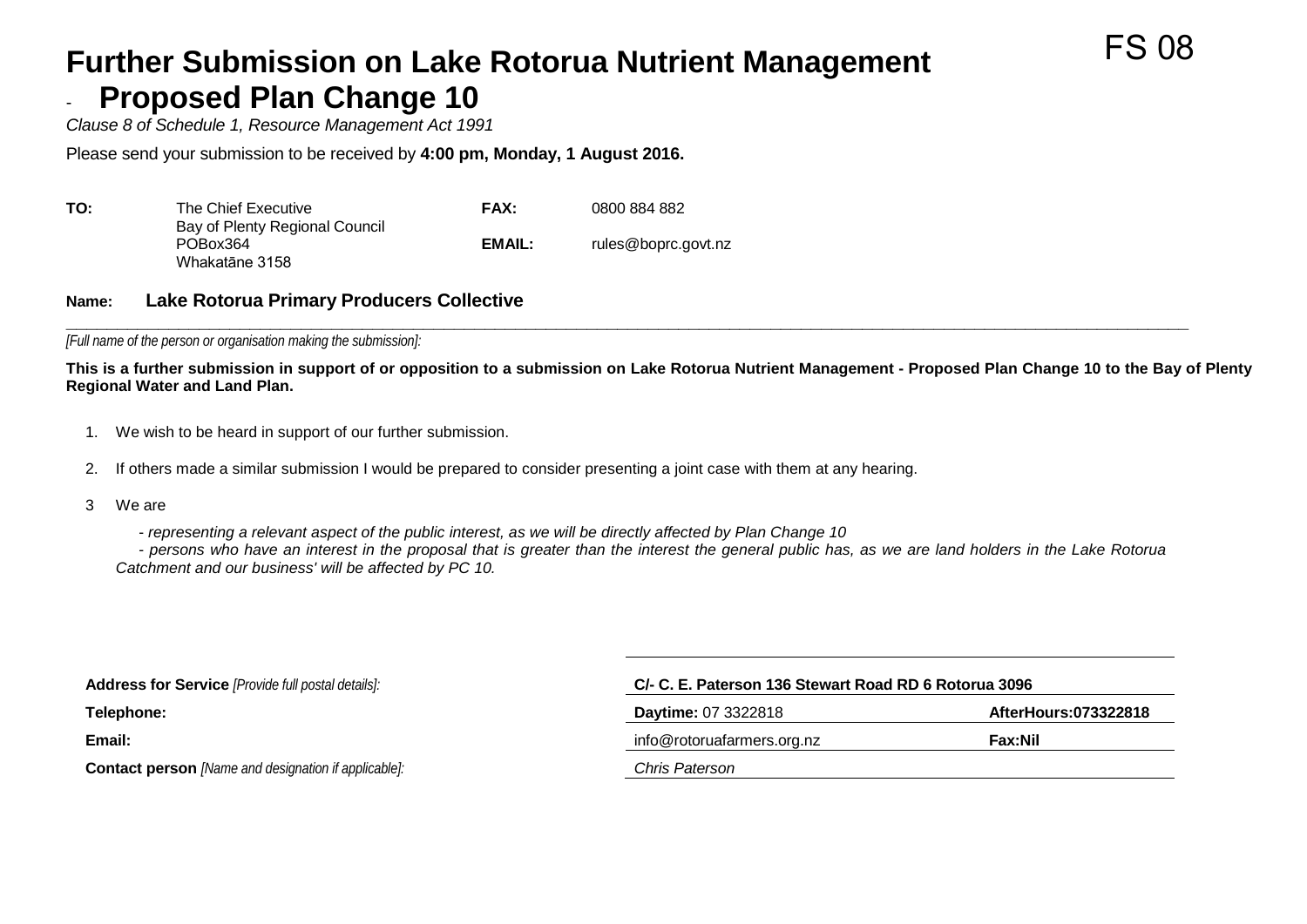#### **FURTHER SUBMISSION POINTS:**

| <b>Submission</b><br>number<br>[Submission number of<br>original submission as<br>shown in the "Summary<br>of Decisions<br>Requested" report] | <b>Submitter name</b><br>[Please state the name and address of the person or<br>organisation making the original submission as<br>shown in the "Summary of Decisions Requested"<br>reportl | <b>Section reference</b><br>(Submission point)<br>[Clearly indicate which parts of<br>the original submission you<br>support or oppose, together<br>with any relevant provisions of<br>the proposed plan change] | Support/oppose | <b>Reasons</b><br>[State in summary the nature of your submission giving clear reasons]                                                                                                                                                                                                                                                                                                                                                                                                                                                                                                                                                                                                                                                                                                                                                                                                                                                                                                                                                                                                                                                                                                                                                                                                                                                                                                                                                                                                                                                                                                                                                                                                                                                                                                                                                                                                                                                                                                                                                                                                                                                              |
|-----------------------------------------------------------------------------------------------------------------------------------------------|--------------------------------------------------------------------------------------------------------------------------------------------------------------------------------------------|------------------------------------------------------------------------------------------------------------------------------------------------------------------------------------------------------------------|----------------|------------------------------------------------------------------------------------------------------------------------------------------------------------------------------------------------------------------------------------------------------------------------------------------------------------------------------------------------------------------------------------------------------------------------------------------------------------------------------------------------------------------------------------------------------------------------------------------------------------------------------------------------------------------------------------------------------------------------------------------------------------------------------------------------------------------------------------------------------------------------------------------------------------------------------------------------------------------------------------------------------------------------------------------------------------------------------------------------------------------------------------------------------------------------------------------------------------------------------------------------------------------------------------------------------------------------------------------------------------------------------------------------------------------------------------------------------------------------------------------------------------------------------------------------------------------------------------------------------------------------------------------------------------------------------------------------------------------------------------------------------------------------------------------------------------------------------------------------------------------------------------------------------------------------------------------------------------------------------------------------------------------------------------------------------------------------------------------------------------------------------------------------------|
| 12                                                                                                                                            | <b>Astrid Coker</b>                                                                                                                                                                        | $12 - 4$                                                                                                                                                                                                         | oppose         | We oppose all rural properties having the same nitrogen<br>discharge/ha/yr. Extensive analysis was undertaken by Council and<br>affected parties to find an allocation system that would allow for the<br>majority of land owners to continue their current farming practice. It<br>was found that sector allocation was the only method which gave<br>dairy farming a chance of remaining viable in the catchment, to<br>some extent or other. Furthermore, there was insufficient benefit to<br>any other sector (other than a windfall gain to forestry) which would<br>justify the decimation of the dairy industry by the use of the<br>alternative allocation methods explored including the one proposed<br>in this submission.<br>I attach in response the following additional comments on the<br>appropriate 'Allocation Method' which stem from The<br>Collective's experience and knowledge as a result of its<br>executive sitting on StAG for the 2 years that it existed.<br>At StAG we spent many hours coming to grips with the possible<br>allocation methods; hearing from experts and reading their reports;<br>and deliberating on the right way to move forwards - taking into<br>account agreed principles which revolved around fairness and<br>equity; doing the least harm; taking account of existing land uses<br>and investments of individual properties; and certainly not allowing<br>anyone to benefit from other people's hardship. In summary the<br>principles that were applied by StAG were about minimising pain and<br>hardship, (which these rules inevitably result in), whilst taking<br>account of existing property rights and investment decisions. This is<br>well explained in the following paper on the Council website:<br>http://www.rotorualakes.co.nz/vdb/document/672 -<br>In particular we note the following summary of those principles: -<br>"The Stakeholder Advisory Group (StAG) have also considered draft<br>nutrient allocation<br>principles and guidelines that are additional to RPS allocation<br>principles. These are:<br>1. There will be no major windfalls for any sector. |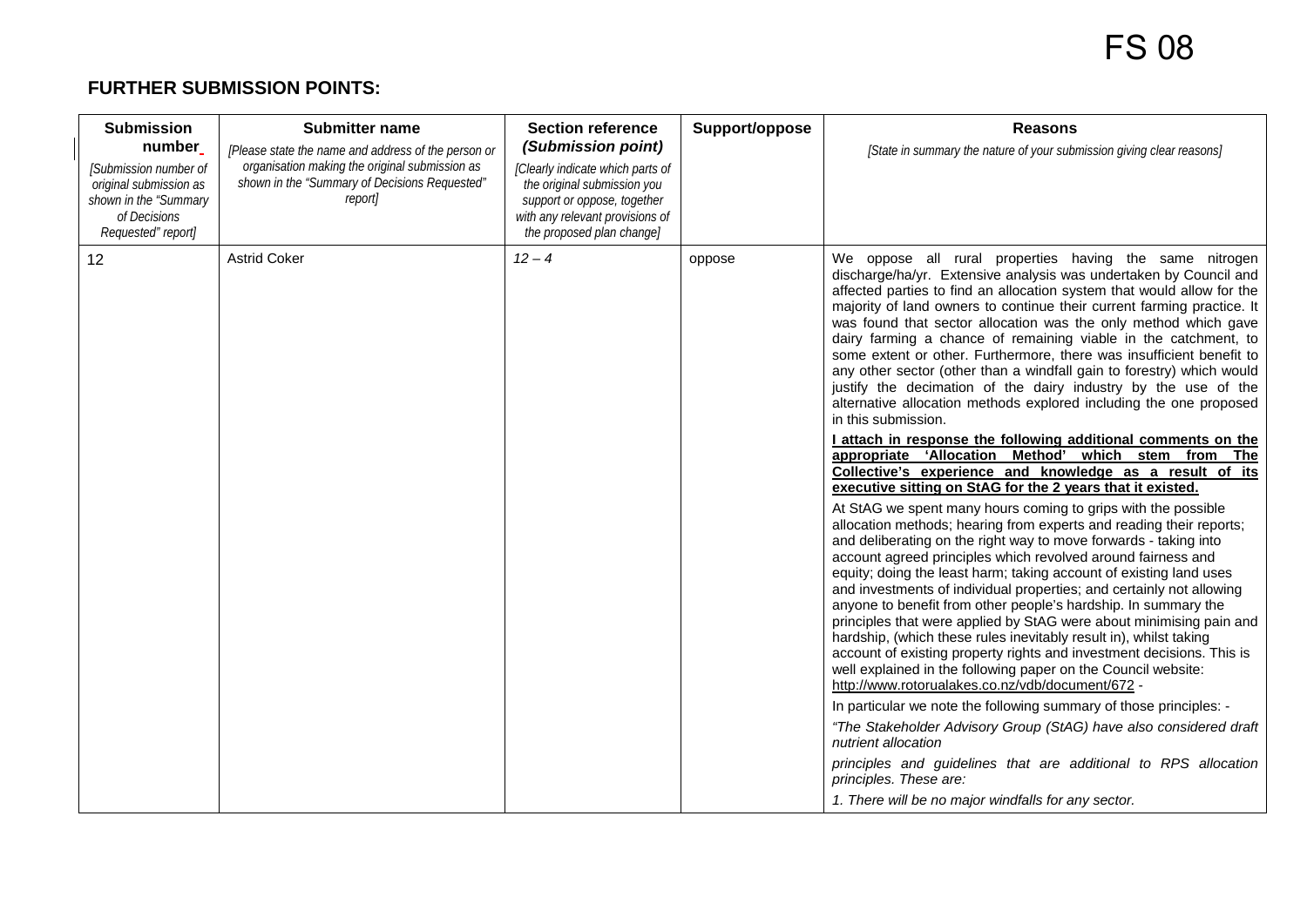|  |  | 2. Preference will be given to the allocation approach that has the<br>least overall                                                                                                                                                                                                                                                                                                                                                                                                                                                                                                                                                                                                                                                                                                                                                                             |
|--|--|------------------------------------------------------------------------------------------------------------------------------------------------------------------------------------------------------------------------------------------------------------------------------------------------------------------------------------------------------------------------------------------------------------------------------------------------------------------------------------------------------------------------------------------------------------------------------------------------------------------------------------------------------------------------------------------------------------------------------------------------------------------------------------------------------------------------------------------------------------------|
|  |  | economic impact.                                                                                                                                                                                                                                                                                                                                                                                                                                                                                                                                                                                                                                                                                                                                                                                                                                                 |
|  |  | 3. Existing investment (including in infrastructure, land value, cash<br>investment and in                                                                                                                                                                                                                                                                                                                                                                                                                                                                                                                                                                                                                                                                                                                                                                       |
|  |  | nutrient loss mitigation) will be recognised.                                                                                                                                                                                                                                                                                                                                                                                                                                                                                                                                                                                                                                                                                                                                                                                                                    |
|  |  | 4. Practices that cause high nitrogen loss, relative to sector norms,<br>will not be                                                                                                                                                                                                                                                                                                                                                                                                                                                                                                                                                                                                                                                                                                                                                                             |
|  |  | rewarded."                                                                                                                                                                                                                                                                                                                                                                                                                                                                                                                                                                                                                                                                                                                                                                                                                                                       |
|  |  | The Collective strongly supports these principles and the reasons<br>for using them and it is clear when these are borne in mind and<br>tested across all of the allocation options that both '18/18' (as it was<br>referred to during the StAG process based on currently applying<br>Overseer levels), and LUC or variants of it, are contrary to these<br>principles in almost every aspect- in particular the desire to avoid a<br>windfall to any sector would fail completely with these allocation<br>methods.                                                                                                                                                                                                                                                                                                                                            |
|  |  | Furthermore, in the following Council paper the pitfalls of LUC and<br>Pastoral Averaging - (the 18/18 allocation method), can be clearly<br>seen in the table on page 8 where both of these methods are tested<br>against the goals and principles and both receive 3 out of 4 red dots-<br>which was a clear fail.<br>http://www.rotorualakes.co.nz/vdb/document/349                                                                                                                                                                                                                                                                                                                                                                                                                                                                                           |
|  |  | If the proposal to give all rural properties, the same nitrogen<br>discharge/ha/yr. were to be adopted then as a matter of principle this<br>would surely also apply to the forestry sector as well. What seems<br>to be misunderstood by proponents of these alternative systems is<br>the fact that if 18 (or the current overseer equivalent) were to be<br>given to everyone including forestry, it would not stay at 18 but<br>would fall perhaps to $10 - 13$ (This was discussed at StAG), so dry<br>stock would be no better off than under the proposed method, dairy<br>would be driven out of business and ironically lifestylers would end<br>up in the same position too which already allows a generous<br>allowance with some windfall gain for the majority of lifestylers $-$ in<br>particular the smaller and non-commercial lifestyle blocks. |
|  |  | The result of choosing this allocation method would therefore be a<br>windfall to forestry as well as to a majority of lifestyle blocks who<br>simply do not use their allocation now and do not require it in the<br>future. These sectors would stand to make massive profits out of the<br>proposed trading scheme. Furthermore, of particular note is the fact<br>that, in the main, sheep and beef would not get any additional                                                                                                                                                                                                                                                                                                                                                                                                                             |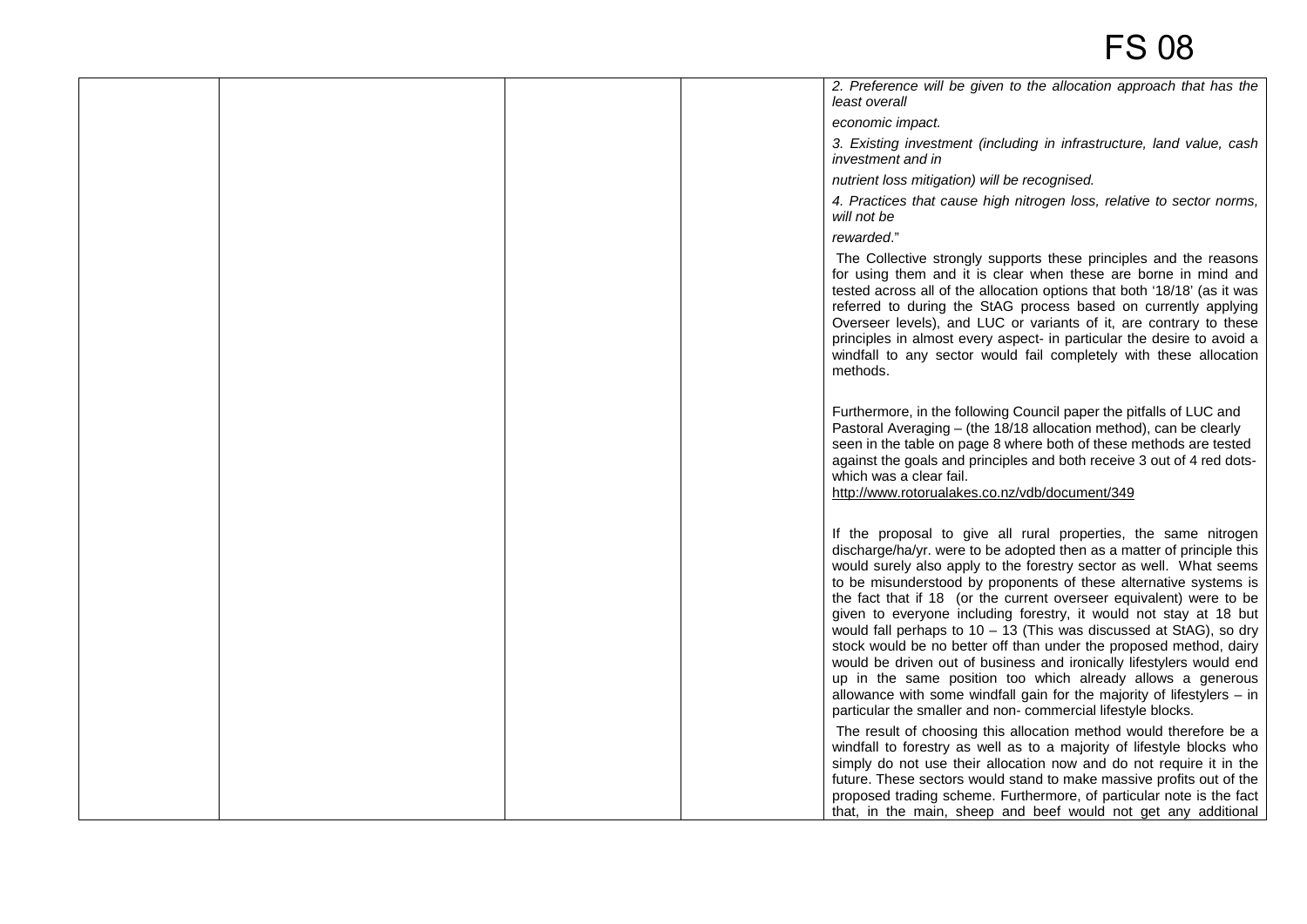|  | benefit from this proposed allocation method as it would remain at a<br>roughly equivalent level to that which it is being apportioned under<br>the proposed rules.                                                                                                                                                                                                                                                                                                                                                                                                                                                                                                                                        |
|--|------------------------------------------------------------------------------------------------------------------------------------------------------------------------------------------------------------------------------------------------------------------------------------------------------------------------------------------------------------------------------------------------------------------------------------------------------------------------------------------------------------------------------------------------------------------------------------------------------------------------------------------------------------------------------------------------------------|
|  | It is for these reasons that we strongly oppose this submission as it<br>would result in Lifestyle and Forestry being given an abundance of<br>unrequired nutrient allowances at the direct expense of dairy<br>farmers. The result would be that dairy would be removed from the<br>catchment as quite plainly, (as the expert reports have shown), dairy<br>cannot exist now or in the future at an amount of roughly 18 (or the<br>equivalent under the latest Overseer version) - with or without barns<br>or anything else science can throw up in the future.                                                                                                                                        |
|  | A further consequence of this is that these unneeded nutrient<br>allowances would in effect become an axe to hold over the heads of<br>dairy farmers through the proposed trading scheme; and even if they<br>wanted to, the Rotorua dairy farmers could not stop the axe falling<br>as they simply could not afford to buy the short fall of nutrients<br>required to survive which the other sectors would be trying to sell off.                                                                                                                                                                                                                                                                        |
|  | Submitters and Council should be quite clear that an expectation<br>that dairy should purchase the required allowance from 18 to 35 (or<br>the equivalent under current Overseer), which would realistically be<br>the bare minimum required to ensure a viable dairy farm, is<br>completely unrealistic. It would add millions of dollars to existing<br>debts which the bank simply would not fund and which farmers could<br>not afford to repay in any event. In the current financial climate of the<br>dairy industry this is even more clear than it was when StAG<br>discussed the rules. If there is a belief that dairy can throw money at<br>the problem and survive, that is completely false. |
|  | As a consequence, the entire Rotorua Community would suffer<br>unnecessarily as a result of the downstream loss to the economy,<br>not to mention the staff and families of the dairy farms in catchment<br>who would also lose their livelihoods.                                                                                                                                                                                                                                                                                                                                                                                                                                                         |
|  | Even if Forestry were kept out of the equation, there would be<br>massive losses to some sectors all for the sake of small unneeded<br>gains to the majority of other sectors in particular lifestylers.                                                                                                                                                                                                                                                                                                                                                                                                                                                                                                   |
|  | Finally, if an alternative allocation method is to be looked at, at this<br>stage, then it would require a full economic analysis to determine the<br>true consequences of the system proposed.                                                                                                                                                                                                                                                                                                                                                                                                                                                                                                            |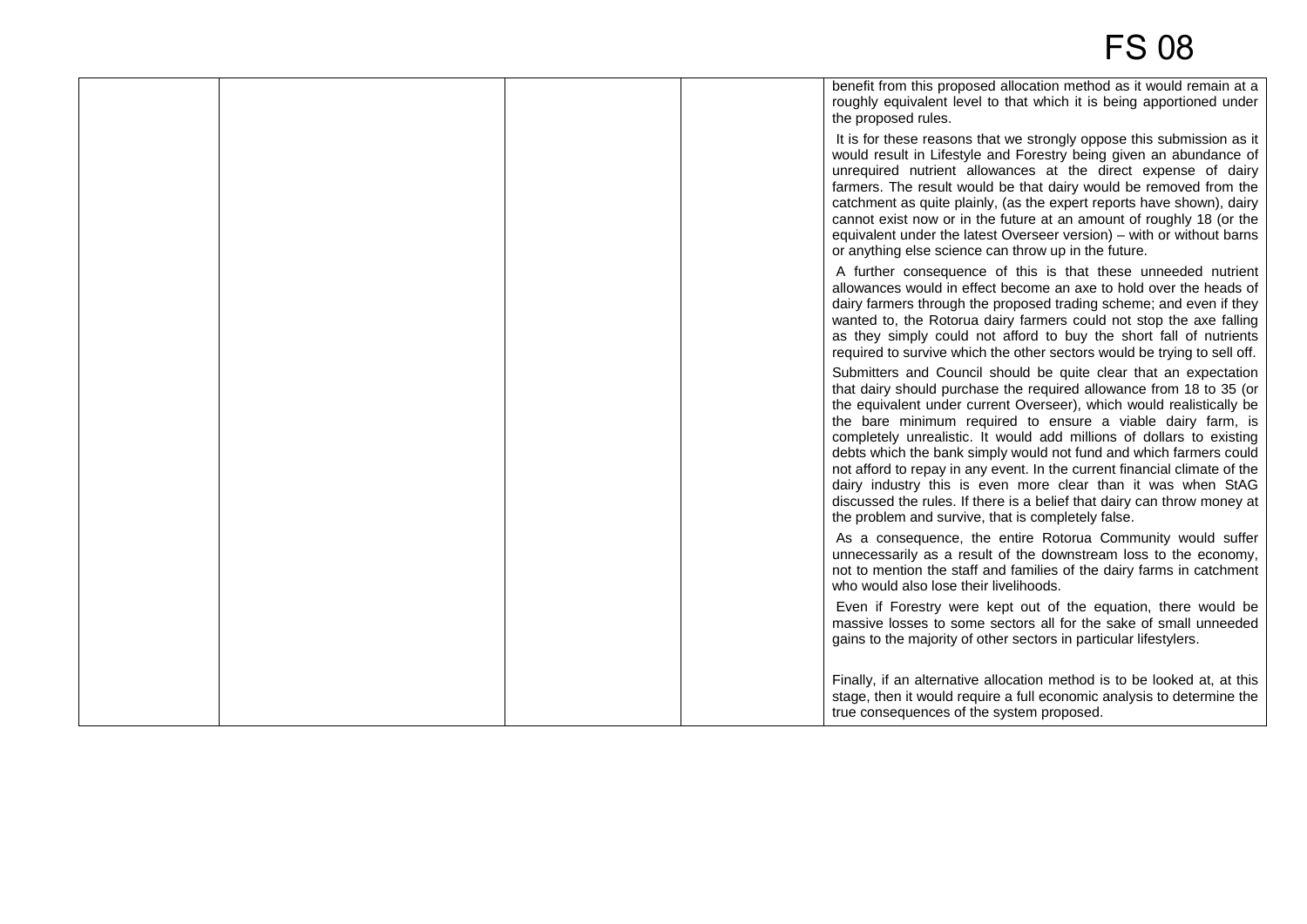| 17 | D & A Trust               | $17 - 4$  | Support | We endorse all comments made with respect to the Section 32<br>report. We support the request for an independent, peer reviewed<br>and objective s32 report to be prepared that does not have<br>predetermined outcomes.                                                                                                                                                                                                                                                                                                                                                                      |
|----|---------------------------|-----------|---------|-----------------------------------------------------------------------------------------------------------------------------------------------------------------------------------------------------------------------------------------------------------------------------------------------------------------------------------------------------------------------------------------------------------------------------------------------------------------------------------------------------------------------------------------------------------------------------------------------|
| 70 | The Fertiliser Assn of NZ | $70 - 1$  | Support | S32 report does not provide examination of the proposal in terms of<br>its appropriateness in achieving the purpose of the RMA                                                                                                                                                                                                                                                                                                                                                                                                                                                                |
|    |                           |           |         | Policies & methods have not been examined for their efficiency,<br>effectiveness & risk.                                                                                                                                                                                                                                                                                                                                                                                                                                                                                                      |
| 48 | Parekarangi Trust         | $48 - 29$ | Support | PC 10, RPS, LWAP have failed to address the economic and<br>cultural wellbeing of the community. The only consideration has<br>been water quality. No full economic analysis has been completed.<br>There has been no analysis of the effects of the rules on individual<br>farm business nor acknowledgement of existing investments. The<br>Decisions report on the RPS recorded that the cost-benefit analysis<br>was at a 'conceptual' level. The PC10 s32 report records that it is<br>intended as a 'record of the policy journey' not a rigorous cost-<br>benefit analysis of options. |
| 17 | D & A Trust               | $17 - 5$  | Support | The implementation of any rules must be suspended pending the<br>findings of a comprehensive review of the water & land science for<br>Lake Rotorua & catchment.                                                                                                                                                                                                                                                                                                                                                                                                                              |
|    |                           | $17-9$    | oppose  | Lifting the threshold for involvement in the Rules to 40Ha would only<br>compound issues as all land has the ability to contribute nutrients to<br>the environment.                                                                                                                                                                                                                                                                                                                                                                                                                           |
|    |                           | $17 - 11$ | support | The Collective supports the continued use of Alum dosing for the<br>waters of Lake Rotorua based on current knowledge.                                                                                                                                                                                                                                                                                                                                                                                                                                                                        |
| 24 | JT & SA Butterworth       | $24 - 11$ | Support | Agreed that the General Community did not (when originally<br>surveyed) and still does not have an understanding of the economic<br>& social impacts of this proposal. Agreed that Council suspend<br>implementation of Rules until all viable options for nutrient reduction<br>are explored and the entire Rotorua Community is fully informed as<br>to the unintended consequences of the proposed plan.                                                                                                                                                                                   |

| $\vert$ 24 | JT & SA Butterworth | $24 - 12$ | Support | Council need to take account of the reports it has commissioned<br>even when they don't like what they say. The Farmer Solutions<br>Project estimated the cost to the community of this proposal at \$88<br>million but this fact has never been discussed in the public arena.<br>The review of this report also states that farming will be decimated<br>by this proposal but Council has chosen to ignore these comments<br>in a professional report to pursue this Rules based approach. |
|------------|---------------------|-----------|---------|----------------------------------------------------------------------------------------------------------------------------------------------------------------------------------------------------------------------------------------------------------------------------------------------------------------------------------------------------------------------------------------------------------------------------------------------------------------------------------------------|
|------------|---------------------|-----------|---------|----------------------------------------------------------------------------------------------------------------------------------------------------------------------------------------------------------------------------------------------------------------------------------------------------------------------------------------------------------------------------------------------------------------------------------------------------------------------------------------------|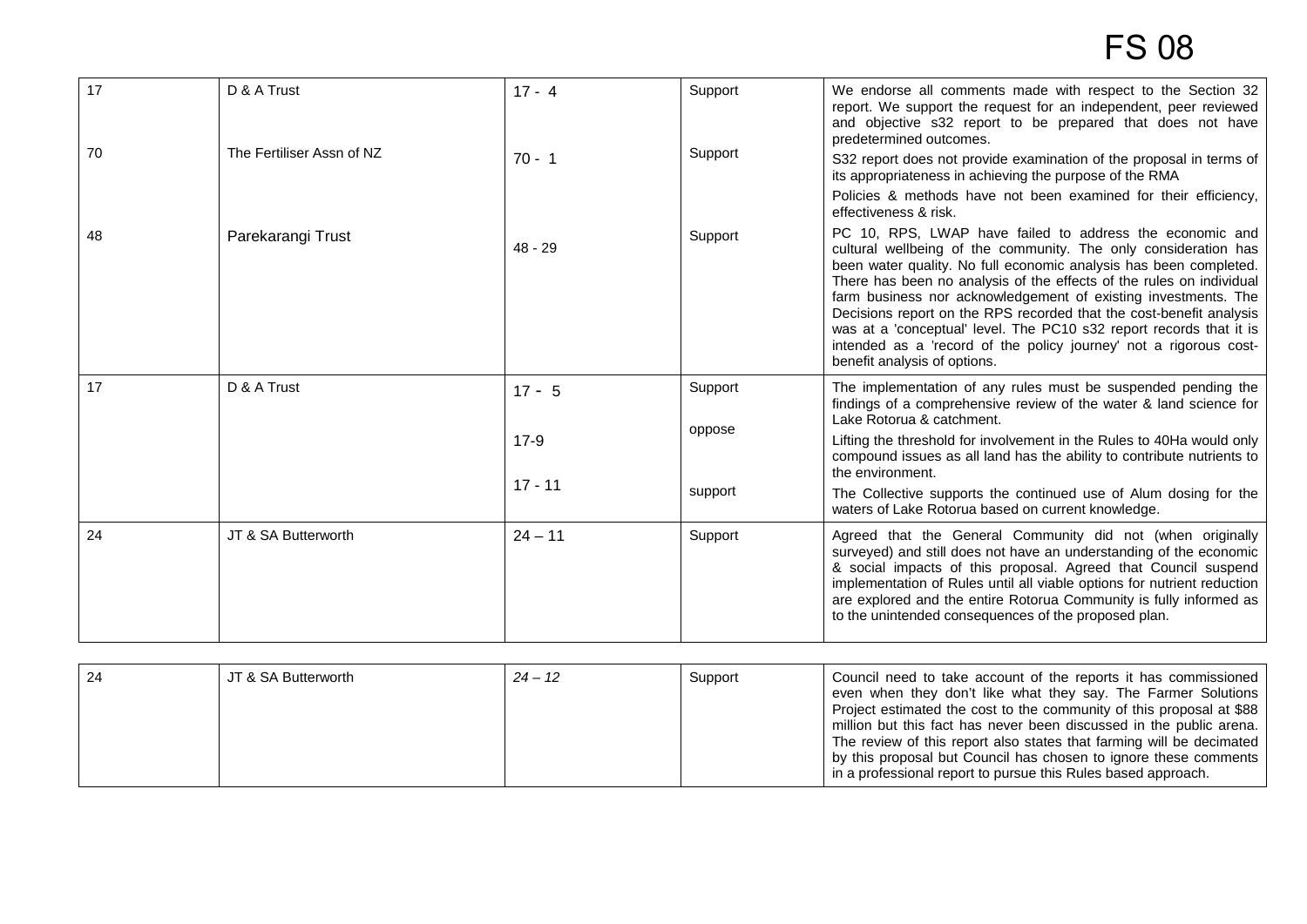| 24 | JT & SA Butterworth   | $24 - 15$     | Support | The most effective approach to lake nutrient issues is to address the<br>transport pathways of phosphorus to the lake in the short term with a<br>longer term commitment to reducing nitrogen loads, like the average<br>lag time for ground water reaching the lake, 60 years.<br>Significant resources need to be invested in finding the research<br>undertaken on the of effects of Alum use both within NZ and<br>overseas. It is used to treat drinking water in many countries! Even<br>Auckland NZ!                                                                                                                                                                                                                                                                                                                                                                                                                                                                                                                                                                                                                                                                                                                                                                                                                                                                                                                                                                       |
|----|-----------------------|---------------|---------|-----------------------------------------------------------------------------------------------------------------------------------------------------------------------------------------------------------------------------------------------------------------------------------------------------------------------------------------------------------------------------------------------------------------------------------------------------------------------------------------------------------------------------------------------------------------------------------------------------------------------------------------------------------------------------------------------------------------------------------------------------------------------------------------------------------------------------------------------------------------------------------------------------------------------------------------------------------------------------------------------------------------------------------------------------------------------------------------------------------------------------------------------------------------------------------------------------------------------------------------------------------------------------------------------------------------------------------------------------------------------------------------------------------------------------------------------------------------------------------|
| 27 | Gro2 Ltd              | $27 - 1 - 11$ | Support | The Collective endorse all the comments made especially number<br>10. Council knows these statistics but has chosen to continue on its<br>original pathway as farming is an easy target. There are significantly<br>less animals in the catchment today compared to the late 60's. The<br>control of the lake level by the weir certainly impedes the natural<br>flushing that would normally occur following heavy rain and means<br>the huge build-up of sediment from years of city effluent discharge<br>cannot be naturally dispersed.<br>Rather than 'Control' measures by way of Rules, work with land<br>owners to make improvements, accept that controlling phosphorus<br>by way of detention dams, together with riparian plantings will<br>prevent erosion, eliminate flooding & stop sediment reaching the<br>lake.<br>All targets for the lake were calculated on the assumption that there<br>was no Attenuation. This has been proven to be wrong! It is also a<br>work in progress and there has been no truth testing of any science<br>assumptions within the catchment so all calculations are best<br>guesses. How will Council defend compliance notices for such<br>figures? Instead Council can work with land owners to capture<br>nutrients along the pathways.<br>Amend Method LR M2 Science reviews to include consideration of<br>the effects of the weir in Ohau Channel & the effects of loss of<br>kakahi consequent to the introduction of trout |
| 26 | Rotorua Lakes Council | $26 - 10$     | Support | The Collective endorse comments made. PC 10 does not give effect<br>to Policy WL 6B or WL 5B of the RPS under section 67 of the RMA.<br>Rural production land use activities are being required to reduce<br>more than is reasonably practicable using on-farm best management<br>practices.<br>This is not equitable balancing of public and private costs                                                                                                                                                                                                                                                                                                                                                                                                                                                                                                                                                                                                                                                                                                                                                                                                                                                                                                                                                                                                                                                                                                                       |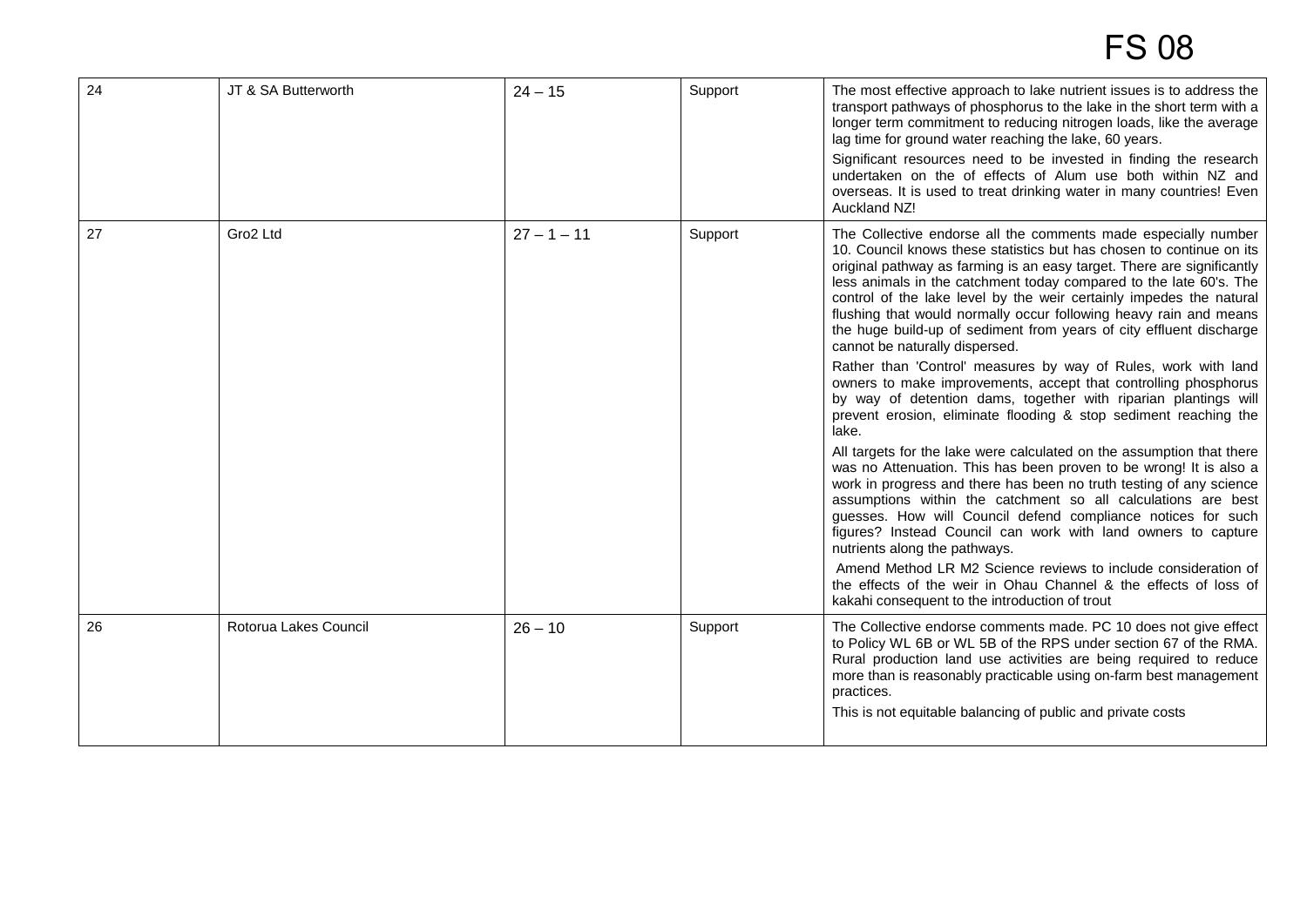| 37<br>53 | Ngati Whakaue Tribal Lands Incorp<br>Lachlan McKenzie | $37 - 3$<br>$53 - 1$ | Support<br>support            | Agree that a catchment landowner/stakeholder group participate in<br>the science review process and have input into the terms of<br>reference and the development and implementation of<br>recommendations. The results of the review will direct Council in<br>changes to the RWLP & RPS.                                                                                                                                                                                                                                                                                                                                                                                                                                                                                                                                                                                                                                                              |
|----------|-------------------------------------------------------|----------------------|-------------------------------|---------------------------------------------------------------------------------------------------------------------------------------------------------------------------------------------------------------------------------------------------------------------------------------------------------------------------------------------------------------------------------------------------------------------------------------------------------------------------------------------------------------------------------------------------------------------------------------------------------------------------------------------------------------------------------------------------------------------------------------------------------------------------------------------------------------------------------------------------------------------------------------------------------------------------------------------------------|
| 37       | Ngati Whakaue Tribal Lands Incorp                     | $37 - 8$             | Support                       | Reference files are averages on averages calculated using defaults.<br>There is very little science involved. Reference files have been<br>created outside of the Overseer program by BOP Regional Council<br>and their independent contractors. This process has not been<br>proven or used anywhere else. It has been designed to save time<br>and money for Council but this calculation updates a property bench<br>mark which is a very significant point every time Overseer goes<br>through a version change. Every Kg of Nitrogen per hectare means<br>a lot to land owners.                                                                                                                                                                                                                                                                                                                                                                    |
| 56       | <b>BOPRC</b>                                          | $56 - 8,12,13$       | oppose                        | The Collective oppose the methodology of Reference files. You<br>cannot hold a land owner to achieving a single NDA figure when you<br>are manipulating figures to averages and bugs in new Overseer<br>versions require changes to percentage figures.                                                                                                                                                                                                                                                                                                                                                                                                                                                                                                                                                                                                                                                                                                 |
| 34<br>53 | <b>Chris Sutton</b><br>Lachlan McKenzie               | $34 - 2$<br>$53 - 4$ | Support<br>Support<br>Support | The Rotorua Community stated very strongly when District council<br>did their Eastern and Western District consultations that they did not<br>want to look out at a sea of pine trees located within the caldera.<br>Regional Council have never asked the community what they would<br>like to see in their caldera, but they are driving land use change to<br>trees. Science is telling us that the lake is P limited. Forestry will<br>deliver huge quantities of P to the lake at harvest & up until canopy<br>cover is established (5yrs or more) that will significantly alter the N:P<br>ratio and in fact encourage Algae growth in the lake waters.<br>We support work with land owners to establish stream sub-<br>catchment plans combining to form the total Lake Rotorua<br>Catchment plan.<br>Complete an independent review of the implications to the lake of<br>significant land use change to pine trees having regard to N:P ratio. |
| 37       | Ngati Whakaue Tribal Lands Incorp                     | $37 - 6$             | Support                       | The NPS-FW consultation with Community has not been done for<br>Lake Rotorua. It is essential that the whole community living in<br>Rotorua today have the opportunity to state what their values and<br>objectives are for their community and for their lands and water.                                                                                                                                                                                                                                                                                                                                                                                                                                                                                                                                                                                                                                                                              |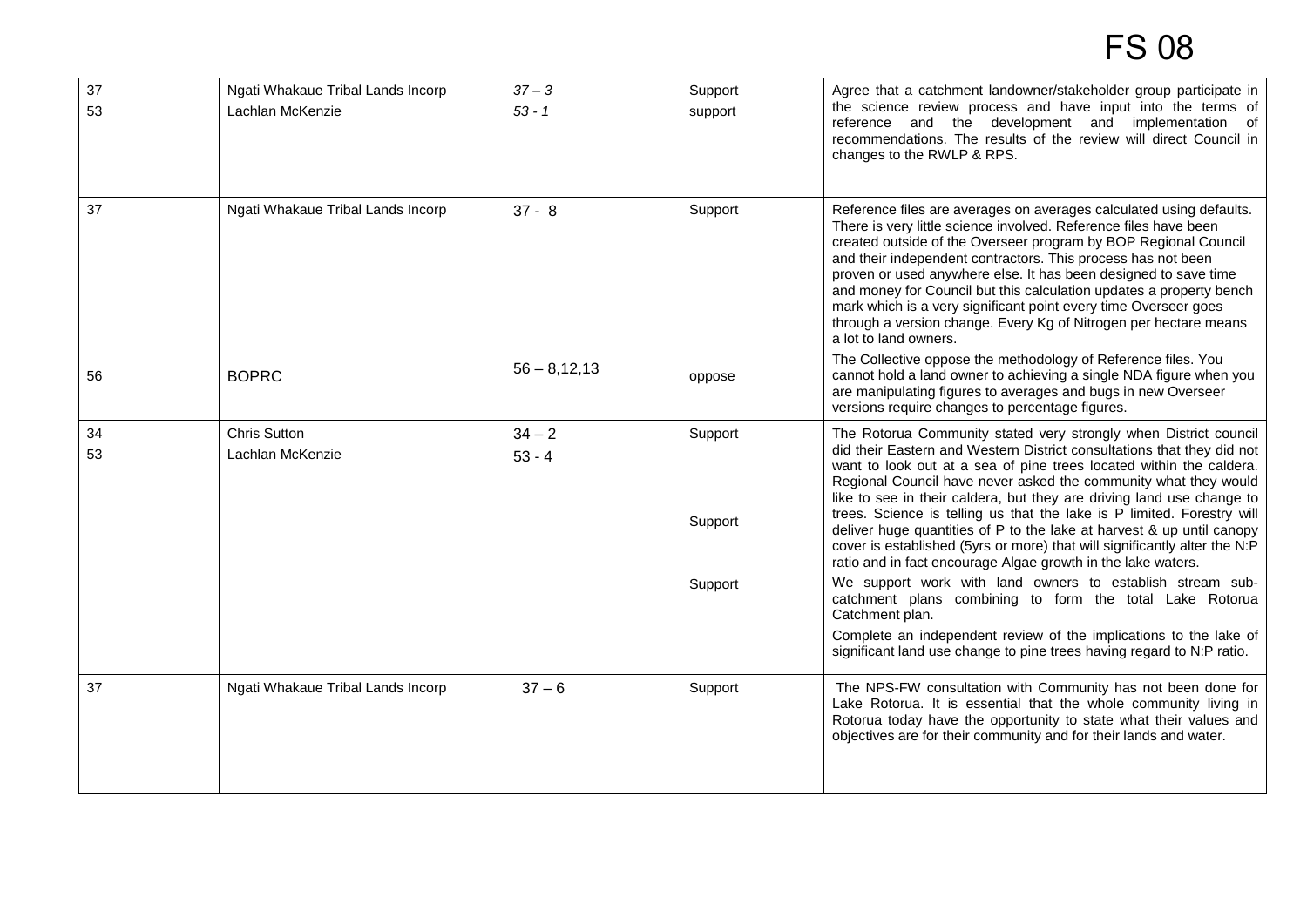| 41 | Craig Hurst           | $41 - 3$                     | Support            | That the science review for 2017 includes an independent<br>calculation of the sustainable load of nutrients to Lake Rotorua.                                                                                                                                                                                                                                                                                                                                                                                                                                                                                                                                                                                                                                                                                                                                                                                                                                                     |
|----|-----------------------|------------------------------|--------------------|-----------------------------------------------------------------------------------------------------------------------------------------------------------------------------------------------------------------------------------------------------------------------------------------------------------------------------------------------------------------------------------------------------------------------------------------------------------------------------------------------------------------------------------------------------------------------------------------------------------------------------------------------------------------------------------------------------------------------------------------------------------------------------------------------------------------------------------------------------------------------------------------------------------------------------------------------------------------------------------|
| 64 | Dairy NZ & Fonterra   | $64 - 1$                     | Support            | Clarify in the Plan that each scientific review will assess all scientific<br>and policy aspects listed in Method LR M2 (a-e) Clarify that the<br>review will include peer review from independent scientists.                                                                                                                                                                                                                                                                                                                                                                                                                                                                                                                                                                                                                                                                                                                                                                    |
| 62 | Sharon Morrell        | $62 - 6$                     | Support in part    | Agree with the support of sub catchment land-care groups to<br>facilitate local cross - sector / community collaborative efforts to<br>improve the Lake but wish to explore sub catchment solutions<br>outside of a Rules framework at this early stage of their development<br>and they can work alongside rules if rules are found to be necessary.                                                                                                                                                                                                                                                                                                                                                                                                                                                                                                                                                                                                                             |
| 62 | <b>Sharon Morrell</b> | $62 - 3$                     | support            | Remove the clause about effluent management needing to be in the<br>management plan, this is covered by individual effluent discharge<br>consents.                                                                                                                                                                                                                                                                                                                                                                                                                                                                                                                                                                                                                                                                                                                                                                                                                                |
| 65 | Peter Reed            | $65 - 1$                     | Support in part    | Bring the proposed PC 10 boundary in line with the existing Rule 11<br>boundary. There needs to be further discussion and exploration of<br>the science supporting PC 10's boundaries.                                                                                                                                                                                                                                                                                                                                                                                                                                                                                                                                                                                                                                                                                                                                                                                            |
| 48 | Paerekarangi Trust    | $48 - 26, 28$<br>$48 - 1,30$ | Support<br>Support | The Collective support the TLI index of 4.2 for Lake Rotorua<br>Plan change 10 has been developed on the premise that the TLI for<br>Lake Rotorua would continue to increase based on modelling<br>(ROTAN). Such models are poor predictors of lake water quality,<br>with actual TLI confirming this, showing a steady decline since 2005,<br>long before Alum dosing started. There is no evidence to support the<br>sustainable nitrogen load of 435 TN/year when the steady state is up<br>to 755 T/year and the TLI target is being met.<br>The Collective endorse the alternative options suggested. i.e. by<br>2022 all farmers achieving best practice as defined by their industry<br>body. By 2022 if TLI continues to achieve a 5yr average of 4.2 then<br>no further N or P reductions are required on farm. If the 5 yr average<br>exceeds 4.2 then new NDA's are set subject to advances in science<br>& technology, that ensure farmers profitability & viability. |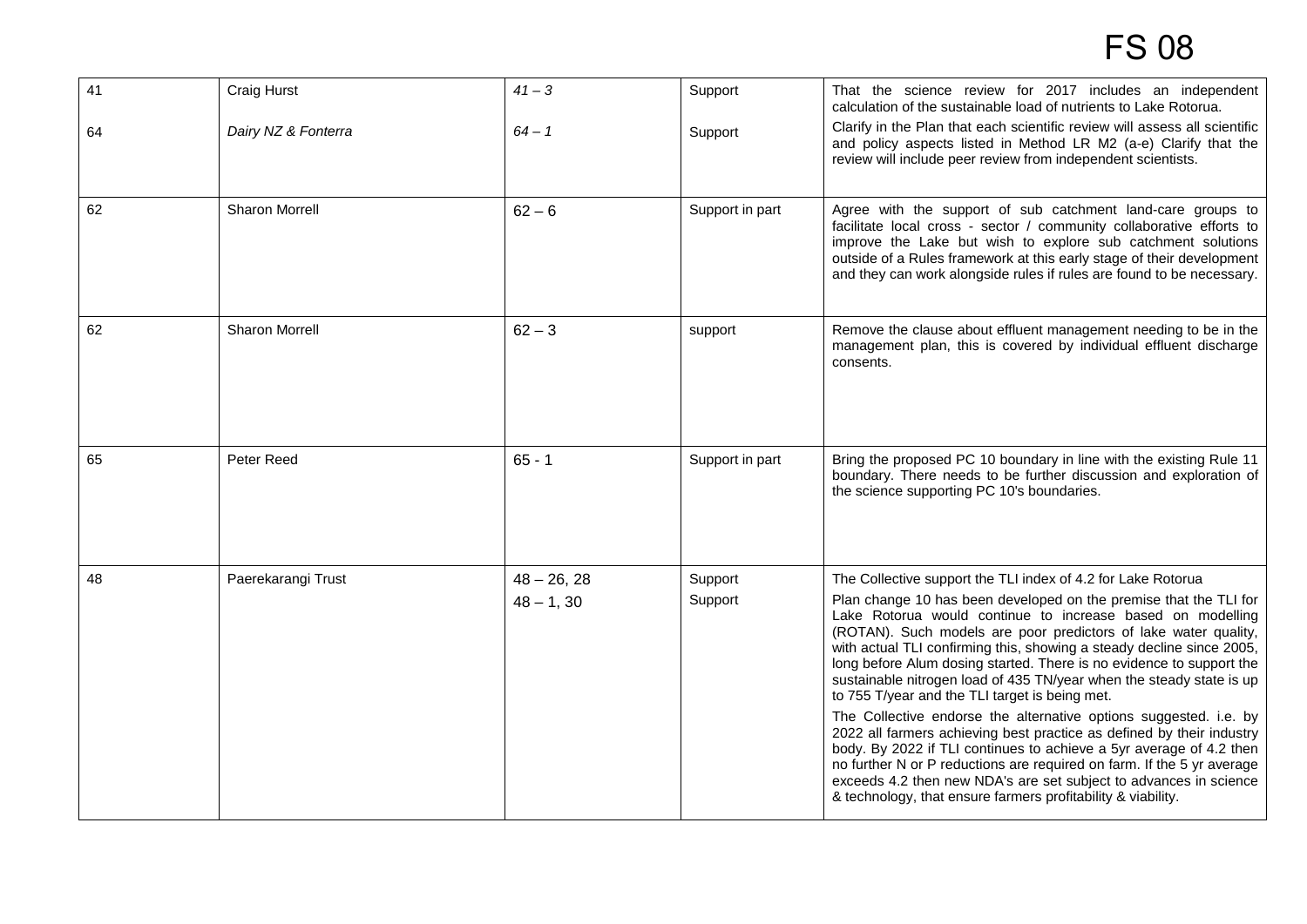|  | $48 - 3, 16$ | There is considerable legacy from sewerage held in Lake Rotorua<br>I that is recycled into the water column during stratification. Extend<br>timeframes to achieve the sustainable load to 2050. |
|--|--------------|--------------------------------------------------------------------------------------------------------------------------------------------------------------------------------------------------|
|  |              |                                                                                                                                                                                                  |

| 47 | Z Energy        | $47 - 3$                                                                       | Oppose  | The submitters seek that urban areas are excuded from the plan<br>change in Map LR1, but PC10 must provide an integrated framework<br>for whole of community solutions, i.e., urban, industrial, lifestylers and<br>rural.                                                                                                                                                                                                                                                                                       |
|----|-----------------|--------------------------------------------------------------------------------|---------|------------------------------------------------------------------------------------------------------------------------------------------------------------------------------------------------------------------------------------------------------------------------------------------------------------------------------------------------------------------------------------------------------------------------------------------------------------------------------------------------------------------|
| 56 | <b>BOPRC</b>    | $56 - 1.4$                                                                     | Oppose  | PC 10 rules must be clear on expectation so as not to have an<br>inconsistent interpretation of them. A further implementation plan to<br>clarify should not be necessary.                                                                                                                                                                                                                                                                                                                                       |
| 70 | Fertiliser Assn | $70 - 3$                                                                       | support | The Rules promote an input control approach which does not enable<br>innovation and flexibility in farming options. The Collective also<br>oppose the use of 'input controls' in the Rules framework.                                                                                                                                                                                                                                                                                                            |
| 49 | CNI             | All reference to natural<br>land use<br>capital or<br>capability.<br>$49 - 60$ | Oppose  | All RMA processes, particularly the NPS-FW require community<br>consultation. StAG was a community process. Natural Capital was<br>explored at length and agreed by all that it did not work in this region<br>and for this problem. We repeat the comments written in opposition to<br>submission 12 above as they relate to the reasons why The Collective<br>believes that the proposed allocation method under this plan is indeed<br>the best method.                                                       |
|    |                 |                                                                                |         | LUC or Natural Capital was found at StAG to be completely unsuitable<br>to the particular circumstances pertaining to this region. The reality of<br>these proposed methods in Rotorua would mean that all lifestyles<br>surrounding the lake and city should actually be dairy farms whilst<br>most dairy farms in Rotorua would be forced to convert to sheep and<br>beef, and many sheep and beef would be designated as appropriate<br>for no more than forestry!                                            |
|    |                 |                                                                                |         | It is untenable to support LUC once the reality of it in Rotorua is<br>understood and If land in Rotorua were designated along these lines it<br>would be a full-scale attack on existing land uses and property rights.<br>The Collective fully endorses the view expressed in Council papers<br>tabled at StAG that LUC is <b>NOT</b> appropriate for Rotorua as a method<br>to reallocate land use but could be a way forward in the future for<br>directing any future development of land in the catchment. |